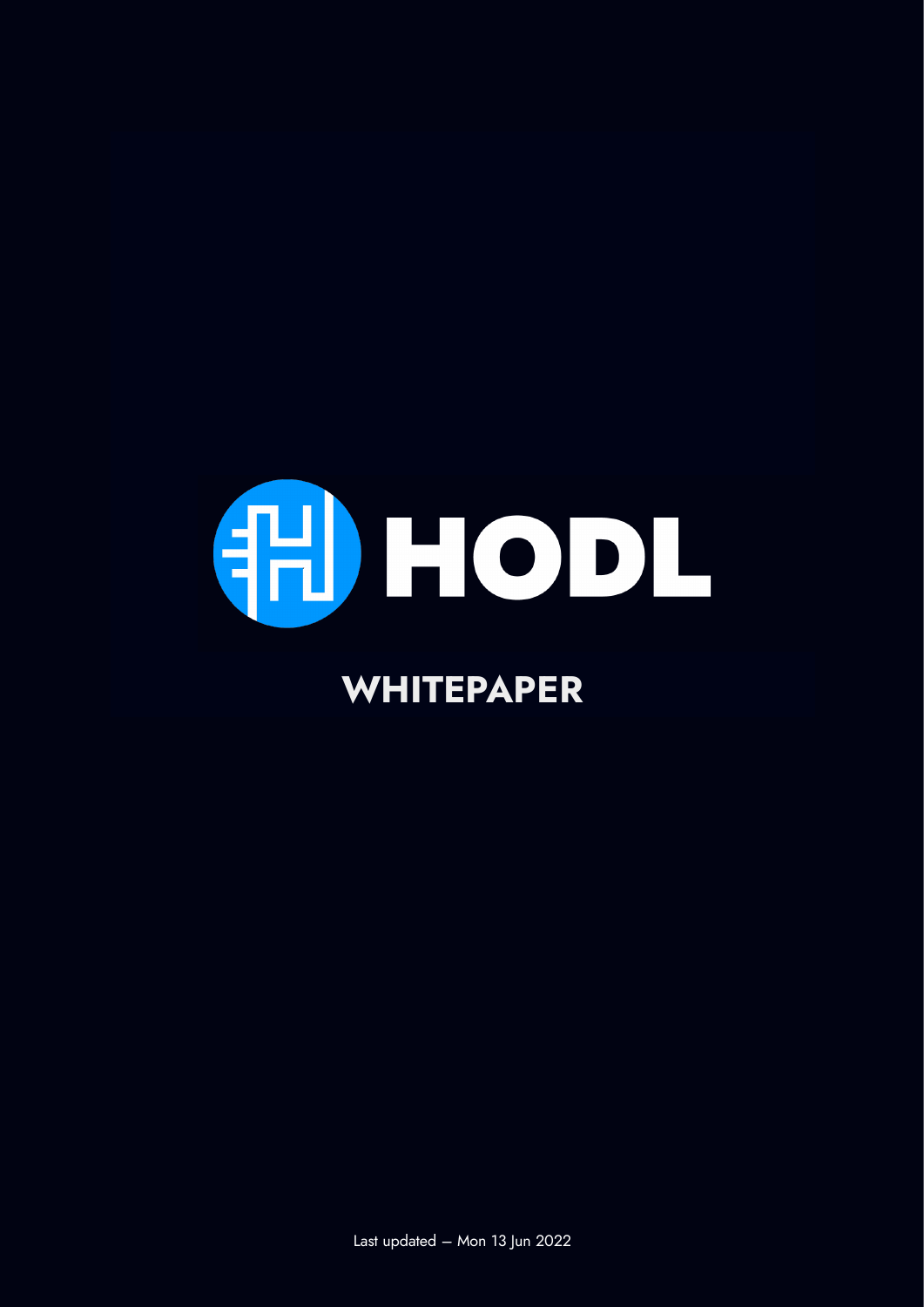#### **DEFI'S #1 PASSIVE INCOME ECOSYSTEM**

# **WHITEPAPER**

You found it!! Welcome to HODL's whitepaper; essentially HODL's project plan outlining the technical concepts that power the project, and how we are rewarding and protecting our HODLers.

#### **TOKENOMICS**

1,000,000,000,000,000 total supply 267,168,180,064,714 burnt tokens 30,700,000,000,000 team tokens 650,168,125,172,706 circulating supply

#### **KEY STATS**

Market Cap: \$ 971,630 Hodlers: 25,277 Liquidity Pool: \$217,456 Reward Pool: 18.36 BNB Project Funds: 55,699.42 USD

#### **BUY TAX (10%)**

6% to BNB Reward Pool 1% to Reflections 2% to Liquidity Pool 1% to Marketing

#### **TRANSFER TAX (10%)**

6% to BNB Reward Pool 1% to Reflections 2% to Liquidity Pool 1% to Marketing

#### **SELL TAX (10%)**

6% to BNB Reward Pool 1% to Reflections 2% to Liquidity Pool 1% to Marketing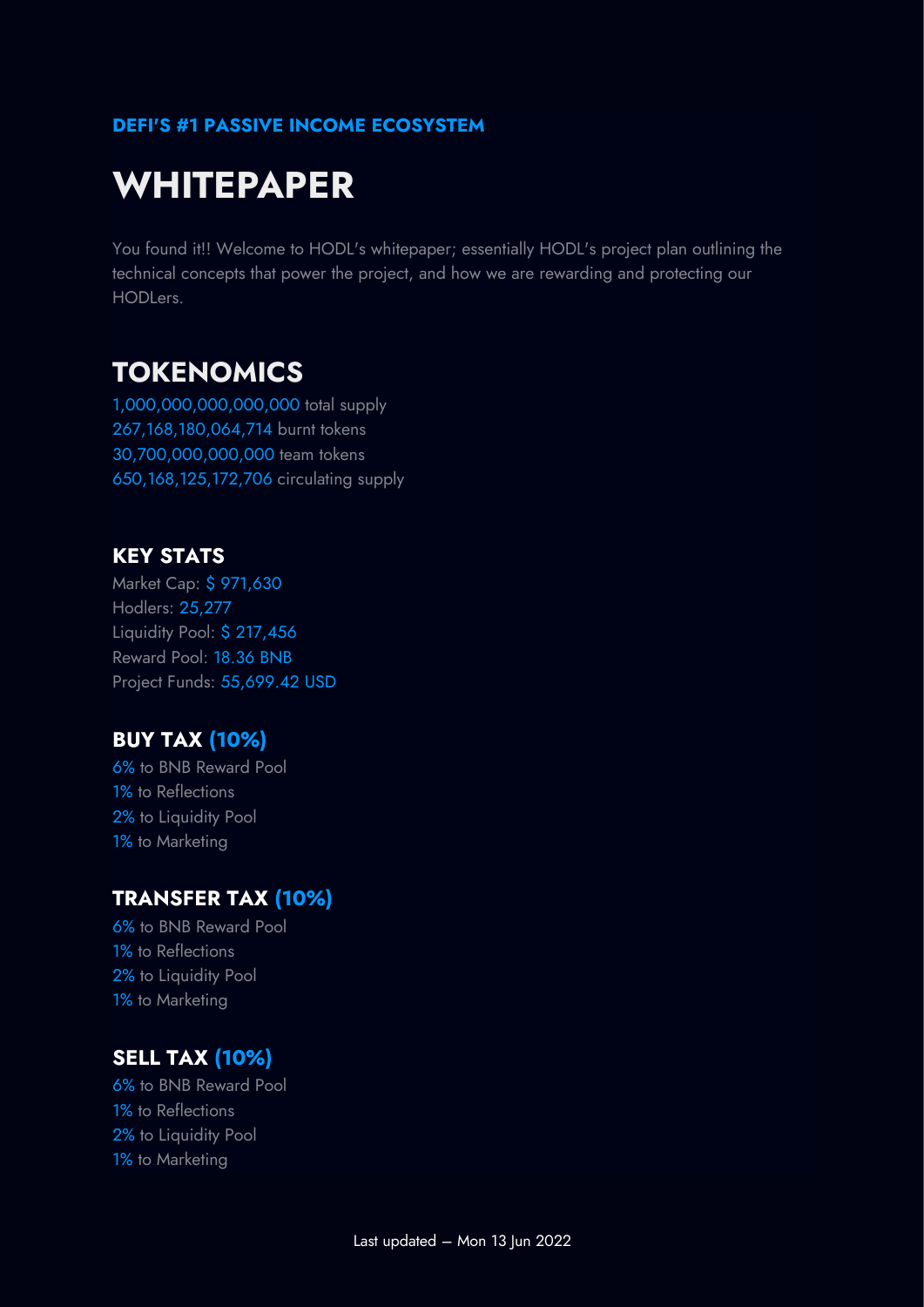### **WHAT IS HODL?**

HODL is a passive income ecosystem built on Binance Smart Chain (BSC). Our ground-breaking contract delivers a revolutionary mechanism to BSC ecosystem: Earn sustainable BNB and reflections just by holding. Not only that but our token is underpinned by the greatest brand name in crypto and a series of innovative products that our holders can enjoy in order to generate more passive income.

#### **IN SUMMARY**

HODL is more than a reward token; it is a platform and community making it easy for anyone to make money by investing in cryptocurrency. Our innovative ecosystem and initiatives are strategically chosen to ensure sustainable income for our holders. Here are some of the key features of our ecosystem:

- BNB rewards
- Reflections
- Reward stacking
- Sustainable reward pool
- Automatic LP generation
- Manual and automated token burns
- Anti-dump mechanism
- Anti-flip mechanism
- Tax-free tokens when reinvesting
- Upgradable proxy contract
- Market-leading brand
- Advanced dashboard
- Innovative products and utility
- NFTs sales revenue
- NFT staking pool
- Revenue generation from CEXs
- Our own DEX and reward token HODLX
- Gaming and play-to-earn
- Our own meaningful charity

You can read more about our plans to help HODL become a multi-billion-dollar organization by viewing our roadmap.

## **FOUNDING TOKENOMICS**

Note - \$HODL is on its 3rd contract, having originally launched on May 3, 2021. The tokenomics below are from the launch. You can see live, up-to-date information on team tokens and burn wallet at the top of this page.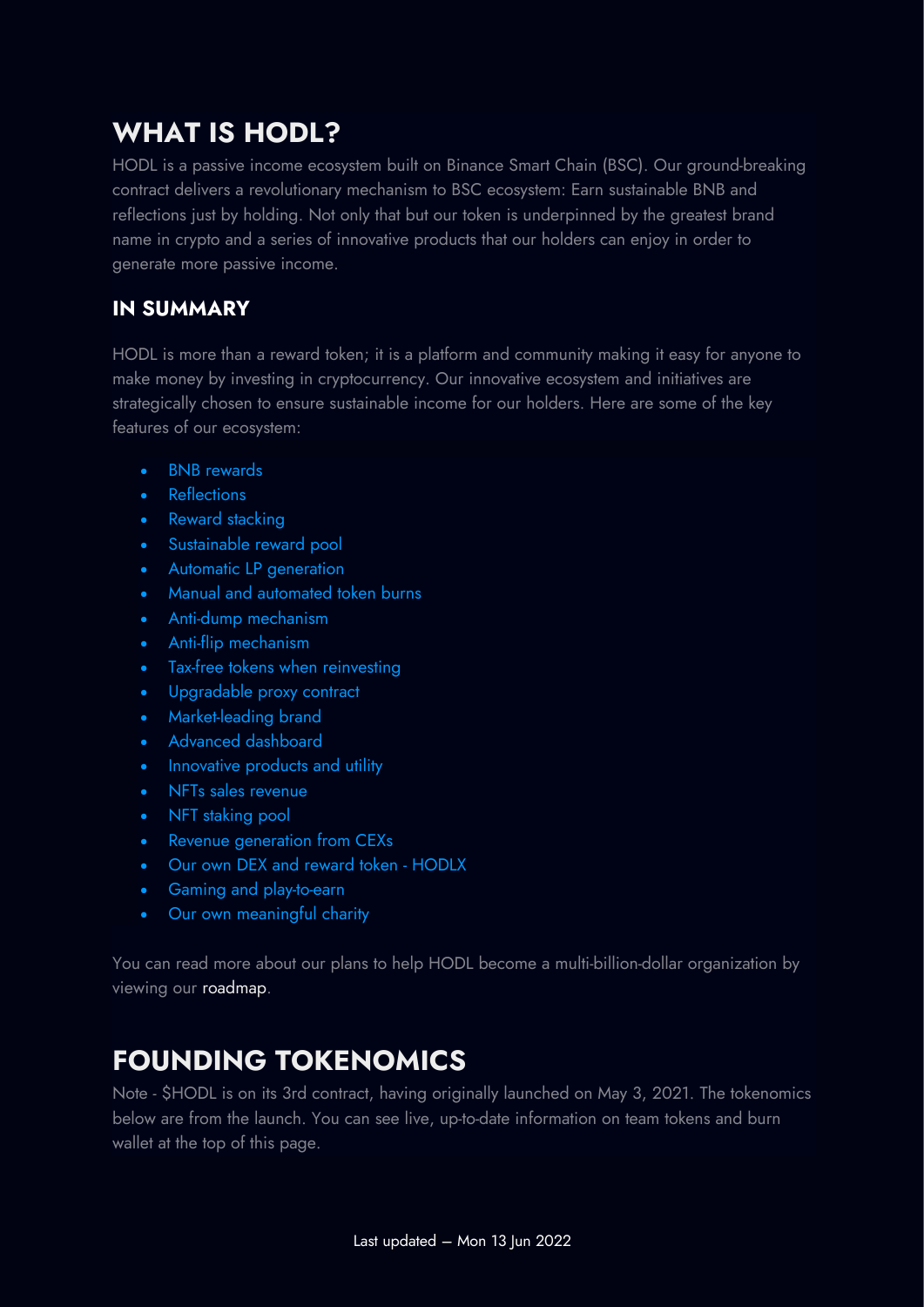- Total Supply: 1 Quadrillion \$HODL
- 66.4% used for presale and launch. (100% of LP Locked for 6 Months)
- 5% used for airdrops (Locked until distribution)
- The founding team received 1%
- 23.4% burnt

### **CONTRACT HISTORY & TEAM**

The original HODL contract was launched on May 3, 2021 by founding developer @HODLToken. The v1 token was then migrated to HODL 2.0 by @HODLToken, with this contract launching on Jul 22, 2021 to allow the project to introduce a series of new features. The process of migration required holders to swap their tokens via the HODL website due to the LP locks in place on HODL 2.0.

A new team took over the project and migrated to a 3rd and final proxy/upgradable HODL contract on Nov 10, 2021, led by Jeff Gilden as CEO. The migration was executed by an automated airdrop, requiring no input from holders. On Apr 27, 2022, Adam Roberts, former HODL CMO and COO took the role of CEO with Jeff Gilden moving to the role of CMO and Chairman (visit our team page to meet the HODL team).

Due to the nature of the blockchain, certain platforms still list the old contracts, however, we've gone to great lengths to remove as much of this information or to add migration notices to reduce any potential confusion.

### **BNB REWARDS**

Our reward pool is the heartbeat of our project. When you hold HODL in your wallet, you get to enjoy BNB rewards by claiming from the reward pool, based on how much HODL you hold. Simply visit the claim page on the website every 7-days, connect your wallet and claim your share of the reward pool! Your rewards are based on the percentage of the total supply you own – it is this percentage amount that you claim from the reward pool. The amount of BNB in the reward pool varies based on several things: volume, BNB price, wallet holders, the reward pool cap in place, etc.

The BNB in the reward pool is generated from taxes on buys, sells, and transfers of HODL. 6% of all buys, sells and transfers are taxed and the tokens are sold using a sell bot that liquefies the tokens into BNB. This BNB is sent to the reward pool and to date, HODL is the biggest paying BNB reward token in history!

Every investor will have to wait for a specific duration called a 'claim cycle' (date and time) to collect the BNB rewards – this is every 7-days and the next collection date can be viewed when you connect your wallet to the claim page on the website. If you miss your collection time/date, it will reset once you collect your rewards and reset for the next 7-days.

Whist waiting for your rewards to be available, if you continue to add more than 25% (threshHoldTopUpRate) to your HODL token balance, the waiting duration will proportionally add up with the cycle (note - If you sell HODL it does not affect your cycle). For example, on the first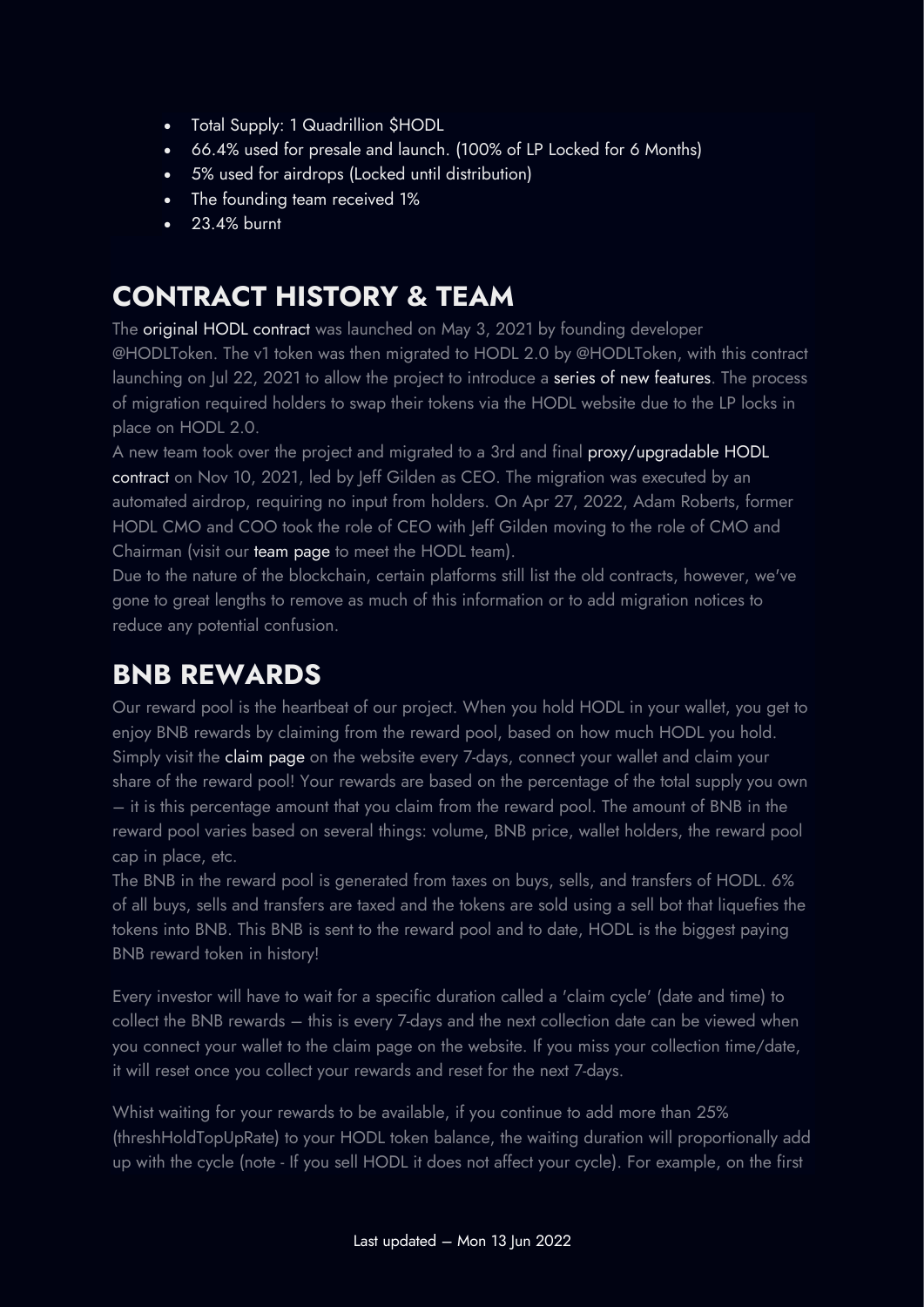day of your cycle, if you add 30% more HODL to your token balance, you will have to wait: 30% \* 7 days = 50.4 hours more. That means you can collect BNB after 9 days, 2 hours, and 40 minutes. If you add more than 100% HODL to your token balance, then you have to wait 7 days more. This will ensure investors can't game the system by adding more HODL at the end of each cycle.

#### **BNB CLAIM TAX (\*CURRENTLY AT 0%)**

Investors who claim BNB rewards above certain thresholds will contribute to the marketing fund to give back a little and help further grow the project and the value of their investment. These taxes will be deducted from the BNB you are sent, as follows:

- Claim less than  $0.1$  BNB = you pay 0% tax
- Claim less than  $0.25$  BNB = you pay 0% tax
- Claim less than  $0.5$  BNB = you pay 0% tax
- Claim less than  $0.75$  BNB = you pay 0% tax
- Claim less than  $1 BNB = you pay 0\%$  tax
- Claim over  $1$  BNB = you pay 0% tax

\*These taxes can be dynamically applied, however we are currently running them at 0% to offer maximum gains to our investors to ensure HODL offers more during bear-markets.

#### **REFLECTIONS**

1% of all buys and transfers and sales, is taxed and re-distributed to all holders as RFI static rewards (HODL tokens as reflections). The **burn address** is also a holder thus each transaction helps deflate the supply. This is another benefit for holders, HODL the token and get more tokens which will make the value of your holdings grow and increase your percentage share of claims from the reward pool.

#### **REWARD STACKING**

HODL Stack is class-leading innovation, allowing investors to stack their rewards in order to ensure smaller investors can claim rewards that are greater than the gas fee they pay when claiming rewards. To stack rewards you simply select 'stack' on the reward claim page, pay a small gas fee to stack them and that's it! When you're ready to collect your rewards, you simply select 'Unstack and claim reward' on the claim page. You can see how much reward you have and how much HODL you stacked along with when you first stacked.

This leading innovation ensures that HODL is the ultimate reward token for investors of all sizes.

### **SUSTAINABLE REWARD POOL**

Our BNB reward pool has a cap that we manage. Holders can claim BNB from the reward pool every 7-days and take their share from the capped amount – for example, if the reward pool is capped at 20 BNB and you own 1% of the tokens, you will receive 1% of 100 BNB, every 7-days.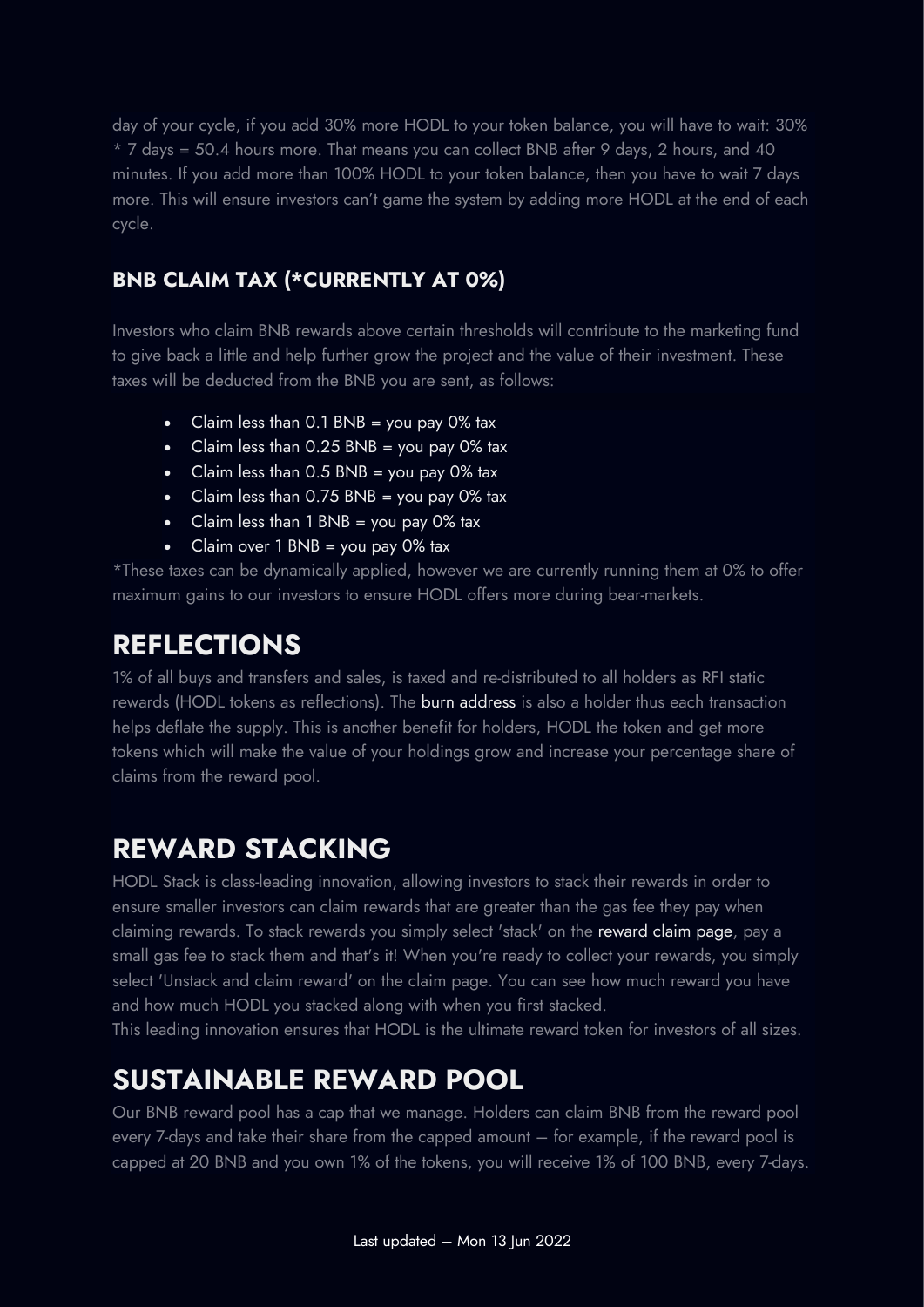The cap on the reward pool is designed to ensure BNB reward payouts are consistent in times of lower volume and can accumulate in the pool in times of higher volume, ensuring long-term rewards are available.

When viewing the homepage of the website, you can see how much is in the BNB reward pool and when you connect your wallet when making a claim, you can see what the cap is in place at any time. By using a cap on the reward pool, we can ensure the BNB pool is sustainable despite variations in volume.

# **AUTOMATIC LP**

2% of buys, transfers, and sells get added to the liquidity on PancakeSwap. This liquidity becomes locked away and inaccessible, once again raising the price floor each time a transaction is made. In addition, by adding to the liquidity pool the price will see more stability and sellers will be able to access their funds easily.

### **TOKEN BURNS**

We've burnt more than ~27% of the total supply since launch and sent it to a burn address; as this address also participates in the protocol, it accumulates more tokens, thereby effectively removing them from circulation. There is no limit to the burn, the burn wallet will keep growing, increasing the scarcity of HODL. In short, HODL is a deflationary token.

In addition to automated burn protocols, we have run several manual burns and may continue to do so in the future. Having major burns controlled by the team and promoted based on achievements helps to keep the community rewarded and informed.

You can view the initial burn of 10T here, executed on May 7 2021 (note - this was the v1 token and we've migrated to the 3rd and final HODL contract which is now an upgradable/proxy contract).

## **ANTI-DUMP MECHANISM**

Many investors in crypto are familiar with the impact of big dumps. To help manage this issue, there is a maximum sell restriction in place of 250 billion tokens. We will review this cap with a goal of reaching a max sell amount of 1 trillion tokens, per address, per 24 hours in due course as our market cap grows.

# **ANTI-FLIP FEATURE**

HODL is an investment strategy that revolves around holding on in order to make the biggest gains. Therefore, our contract reflects this strategy by applying additional taxes where new investors sell within the first 90-days, with these taxes distributed to the existing holders. The antiflip tax feature applies the following taxes on top of the standard 10% on-chain transaction taxes:

- $\bullet$  + 15% tax on sells within 24 hours
- $\bullet$  + 12.5% tax on sells within 2-7 days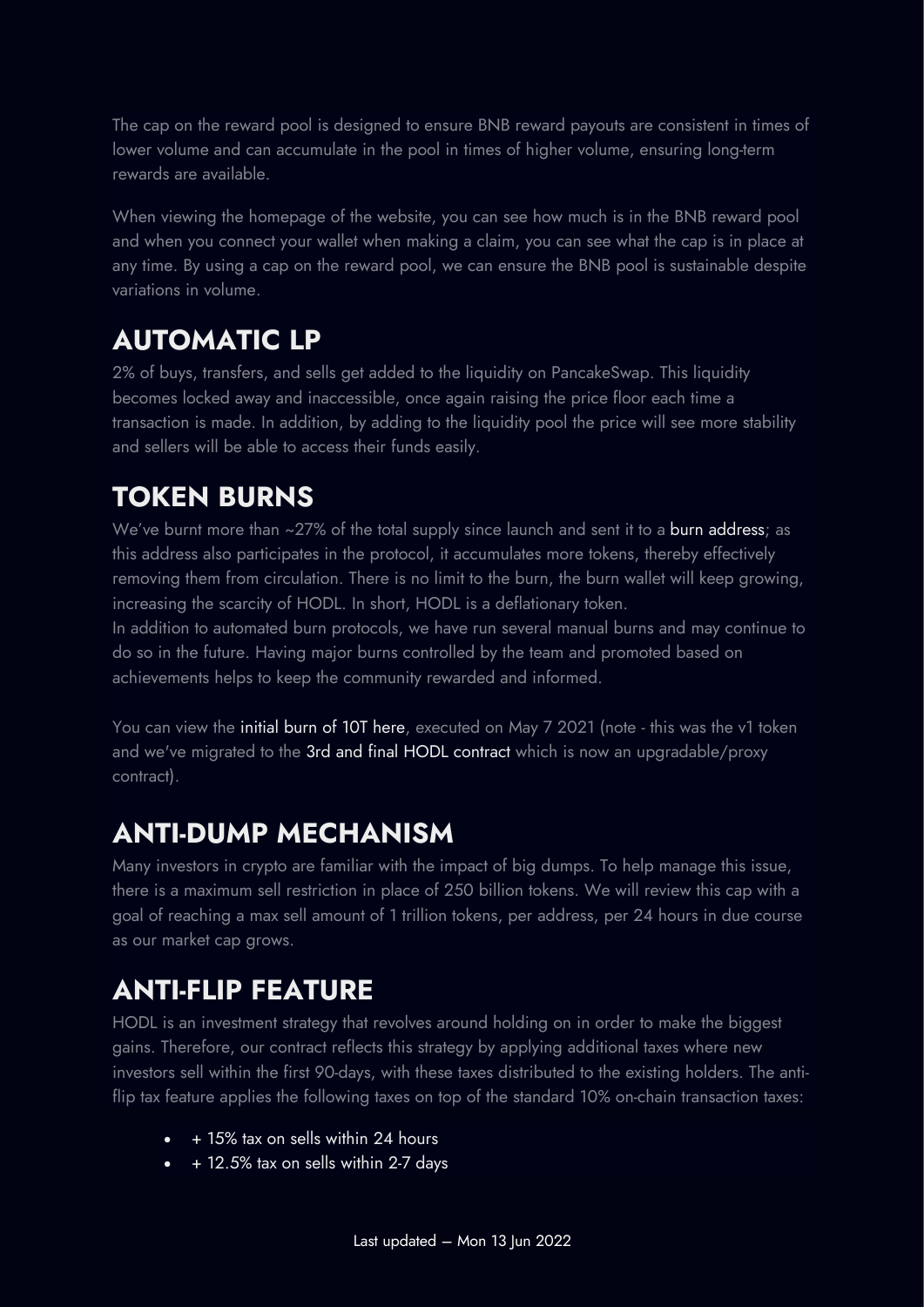- $\bullet$  + 10% tax on sells within 8-30 days
- $\bullet$  + 5% tax on sells within 31-60 days
- $\bullet$  + 2.5% tax on sells within 61-90 days

## **REINVESTMENT FUNCTION WITH BNB BOOSTER**

When claiming rewards, investors are able to select either BNB, HODL tokens from reinvestment, or a combination of both. There is a slider built into our dApp, allowing investors to choose how much BNB or HODL to claim when collecting their rewards.

When reinvesting you pay no tax on the tokens you gain from reinvestment, and the BNB you would otherwise take from the reward will stay in the reward pool for the benefit of those claiming rewards! This is a great incentive to reinvest, which also benefits the wider investment community by keeping more BNB in the reward pool.

### **UPGRADABLE CONTRACT**

Being able to continually innovate is absolutely critical to our project and future. Most contracts on the blockchain can not be amended once they are live and this hinders their ability to improve and optimize how the contract functions or prevents new and exciting features from being added. In some cases, loopholes that become exposed can't be fixed and can truly inhibit many projects from having a future.

HODL has an upgradable proxy contract allowing us to develop the contract at will, allowing us to deliver many exciting advantages:

- Optimize gas fees
- Add new contract features
- Remove redundant features to reduce gas fees
- Fix errors or loopholes if ever identified
- Keep up with the very latest trends

We are here to stay and this means being able to innovate and adapt to the market and our investors needs. By having an upgradable contract there is no limit to what we can achieve!

### **MARKET-LEADING BRAND**

HODL is the biggest word in crypto and it is an incredible advantage to our project to own this name. Investors in crypto are familiar with the power and benefit of holding and this is a major draw to our project vs the other projects which often lack a credible name and brand. In addition, the name of our project also beautifully summarises the user journey – HODL the token and get rewarded!

We believe with our brand we can become a household name and revolutionize the entire cryptosphere, eventually establishing ourselves as a top 10 project.

## **DASHBOARD**

We have developed the best dashboard in crypto helping our investors assess all aspects of the investment into HODL, including: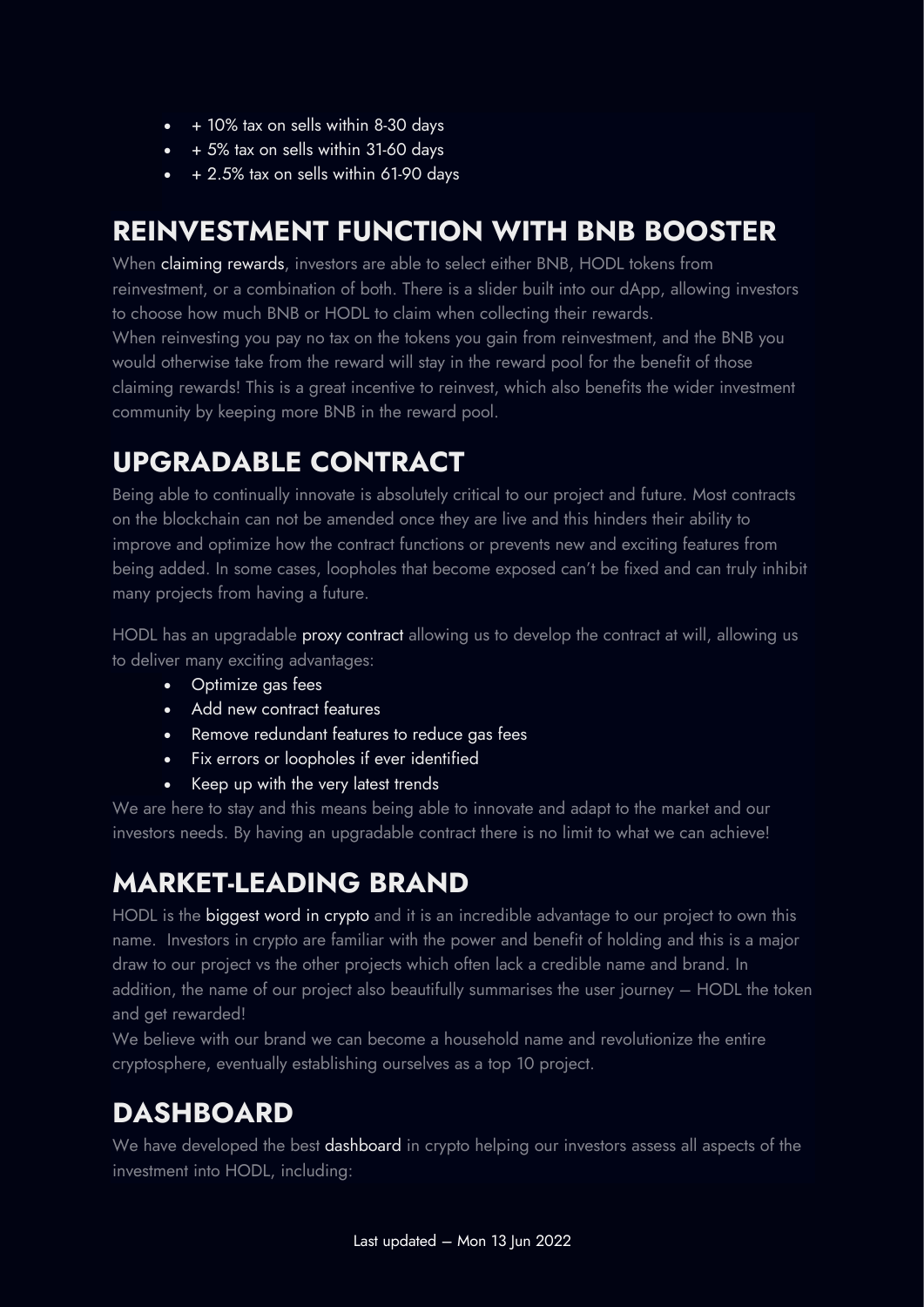- BNB rewards received
- Reflections received
- Reinvestments made
- Plus access to project wallets, AMAs, and more

We are currently working on the HODL Dash v2 as part of our roadmap which will include even more features along with a new stunning UI, fully integrated into the HODL website.

## **PRODUCTS AND UTILITY**

At the heart of our ambitions, we are building an ecosystem of products and utilities to help grow our project and reward pool. Products and utilities we've delivered so far include:

- HODL Dashboard
- NFT<sub>s</sub>
- HODL Physical Coins
- HODL App
- Plus many more are in the works

You can view more of the products and utilities we are set to deliver on our roadmap.

# **NFT SALES**

NFTs are a great way to generate revenue for the project and subsequently, the funds can be sent to the reward pool, and for developing the project to benefit our holders. HODL delivered an NFT series 'HODL Hands' in September 2021 over \$100,000 of BNB being sent to our reward pool (view the HODL Hands gallery over at NFTKEY). We will deliver more NFT ranges in the future to further generate revenues for the reward pool and will also add utility to HODL Hands to drive sales further.

# **NFT STAKING POOL**

HODL Hands NFTs can be staked (coming soon) via the HODLX DEX to earn either \$HODL or \$HODLX with access to over 50% APR in addition to the exceptional utility we will be adding in the future. To add the NFTs to the staking pool is very simple and the gas fees are very low with them being on the Binance Smart Chain (BSC) network! By being able to stake HODL Hands NFTs, we are offering another exceptional opportunity to make strong returns in an innovative way, helping drive NFT sales to support further investments into the development of our ecosystem.

# **EXCHANGES**

HODL is listed on multiple centralized and decentralized exchanges, helping us expand our reach and capture more investors from around the world. One of the additional benefits we utilize from exchange listings is the implementation of taxes that generate further funds for our BNB reward pool. Some of these taxes are made on the exchange and others from transfers in and out (view our exchange listings here).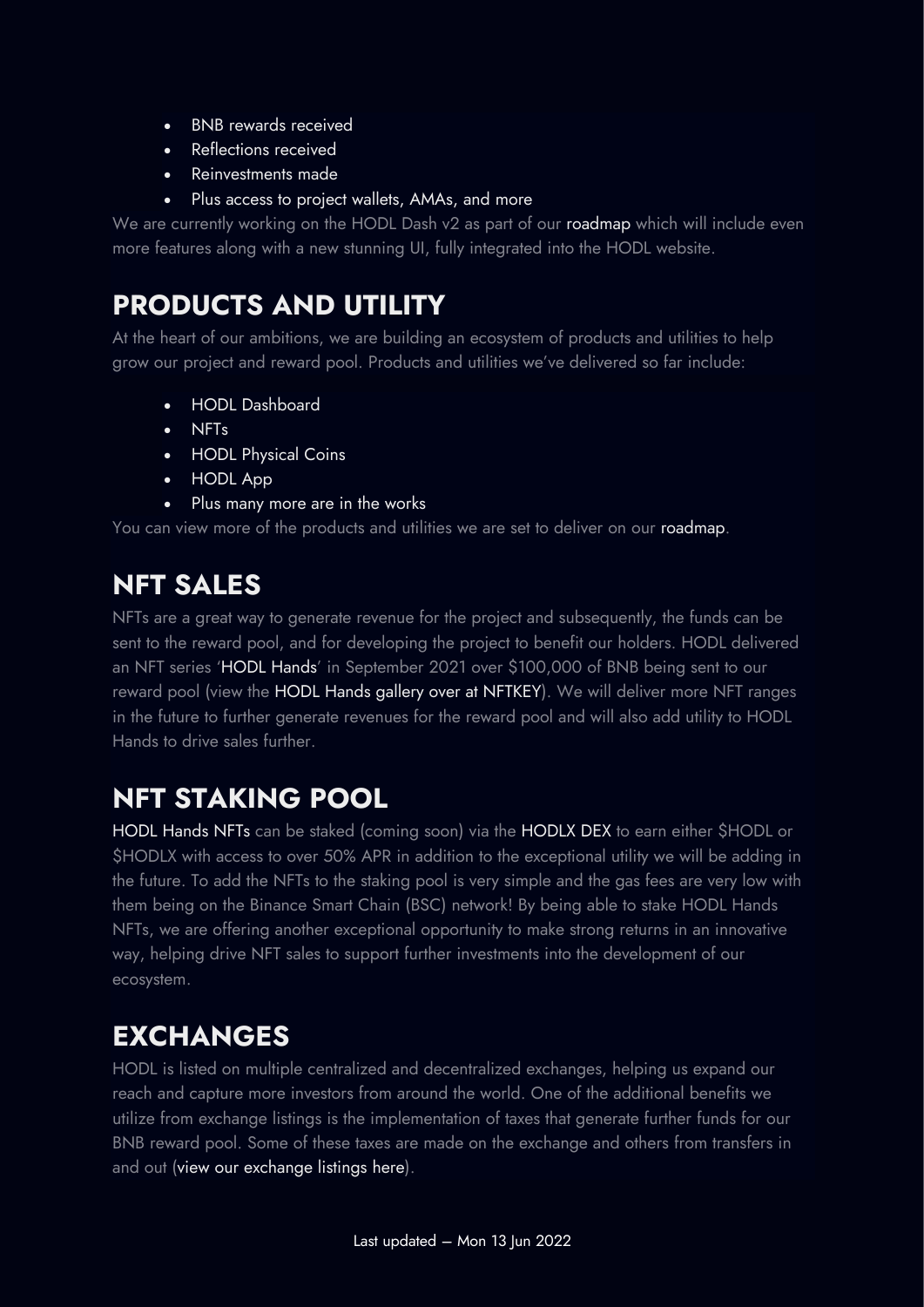In addition, we have established a trading team to help run market-making operations and trade on the exchanges we're listed on in order to generate trading revenues to further fund our BNB reward pool.

# **OUR OWN DEX & REWARD TOKEN**

HODLX is HODL's Decentralized Exchange and reward token, bringing a number of benefits to our ever-expanding ecosystem, including:

- Capture the fees from buying and selling HODL to provide further funds for our BNB reward pool
- Offer staking services on the HODLX platform
- Offer farming services on the HODLX platform
- Provide investors with more ways to earn

You can view the HODLX price chart here and buy HODLX directly through our DEX.

# **GAMING WITH PLAY TO EARN**

HODL has its own games fun games, which are free to play and currently hosted on our dedicated gaming site - HODL Games:

- HODL Ninja
- HODL Crush
- HODL Grab
- Moonshot

In the future, our NFTs will be integrated into the gaming ecosystem and play-to-earn features will be added to help generate additional revenues for the project and drive our NFT sales. In addition, high-score competitions in our Telegram community further promote our gaming platform and encourage engagement.

# **CHARITY**

Many of our investors have been fortunate enough to make strong returns on their investments since our inception. We saw a lot of these investors in our community wanting to help others and share some of their rewards, which sparked the idea behind our charity – HODL Forward. We wanted to create our own charity and tie it in with the values of our token. The concept behind HODL Forward is for the project and its community to forward on some of the gains made from investing to help others. The charity has a wallet that we've loaded with enough tokens to claim BNB rewards, which can be used to help provide essential aid to those in need around the world. We have a group dedicated to supporting the charity, which identifies communities in need and delivers drives to distribute food and essential supplies (sanitary products, medical products, etc) using the BNB rewards the wallet accumulates.

Check out our charity stories here and donate to the wallet to help positively impact more lives.